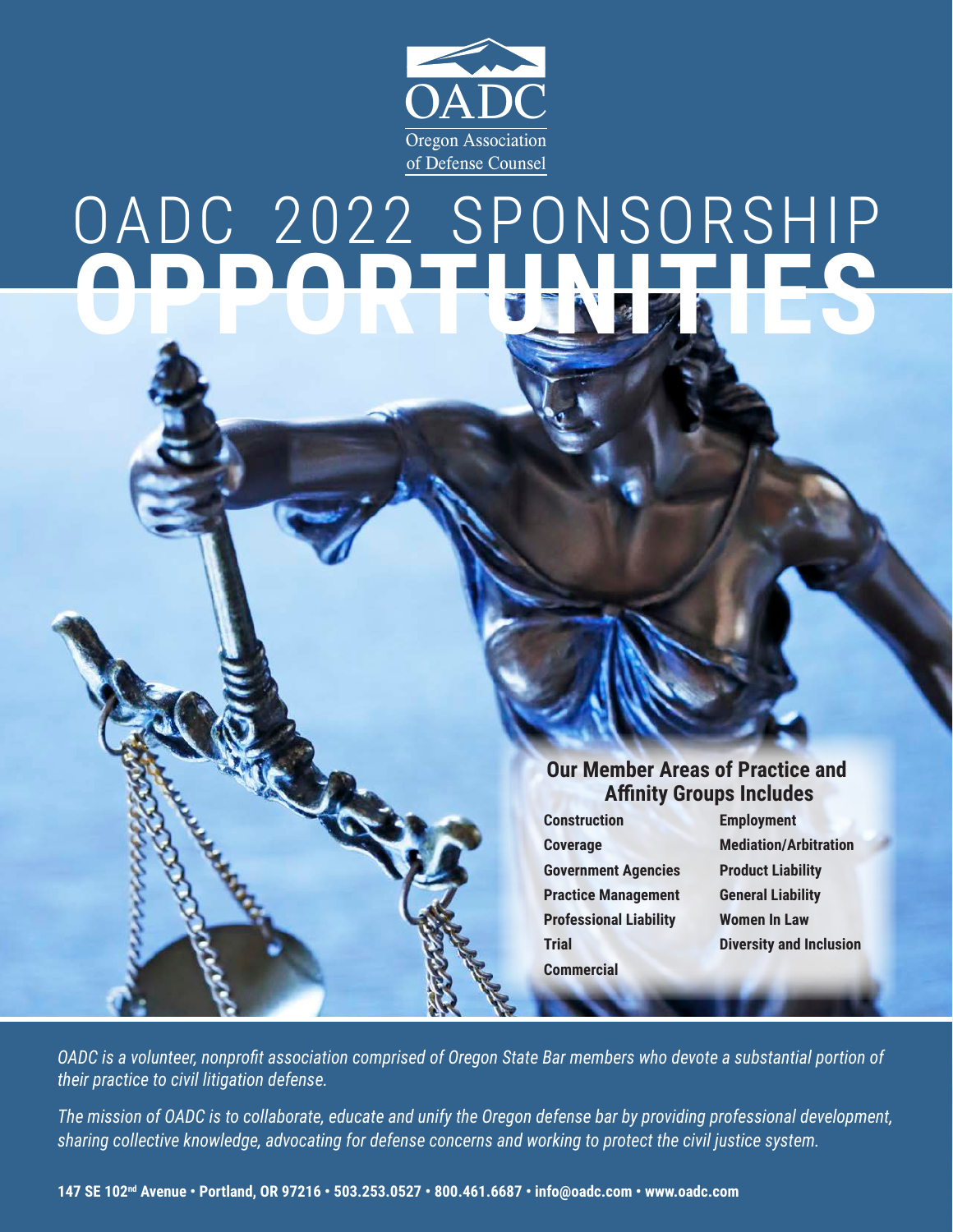

## 2022 Sponsorship Opportunity **OADC PARTNER PACKAGE**

**The OADC Sponsorship program runs from January 1 to December 31 annually. Partner Package sale closes on March 1, 2022**

#### **THE 2022 PARTNER PACKAGE COST - \$3,000 (A SPECIAL DISCOUNT OF \$500)**

### **OADC PARTNER PACKAGE**

Become an OADC Partner today. Through your Partner Package sponsorship you can gain direct contact with and access to our members, help to improve the overall effectiveness of the civil defense practice in Oregon and further educate and develop our legal community.

OADC values our sponsorship partners. These partnerships allow us to maintain and expand our membership services. OADC can connect you with attorneys and organizations that are at the forefront of the legal profession in Oregon, while helping you raise your company's profile and awareness by giving our members further insight into products and services--like yours--which are available to our profession.

**INCREASE** your reach to key contacts through affiliation with OADC.

**OBTAIN** direct access to OADC members.

**INTRODUCE** new products and services to key leaders in the profession.

**NETWORK** with the Oregon civil defense community.

**ACHIEVE** public recognition as an organization that's making a difference in the profession.

#### The **VALUE** of the Partner Package includes:

- Access to the OADC Listserv\*
- Two quarter page ads in The Verdict magazine (black/white - \$300 value)
- One exhibit table and one complimentary attendance at the OADC Annual Convention (June)
- One exhibit table and one complimentary attendance at the OADC Fall Seminar (November)
- Ability to promote two (2) lunch and learns to the membership in 2022.\*\*
- Company featured as part of a "Sponsor Spotlight" in one issue of OADC's monthly E-Digest.
- Company logo and link on the OADC website;
- Company logo and Partner Sponsor recognition in each issue of The Verdict;
- Company logo on all marketing associated with the Annual Convention and Fall Seminar
- Verbal recognition at the Annual Convention and Fall Seminar
- List of all Annual Convention & Fall Seminar **Attendees**
- The Verdict magazine subscription for one year; and
- Right-of-first refusal on any additional sponsorship opportunities throughout the year.

*\* Access and use of the OADC Listserv subject to usage guidelines.*

*\*\* Coordination with OADC staff required to avoid conflict with other OADC programming.*

#### **BECOME A SPONSOR TODAY AT OADC.COM**